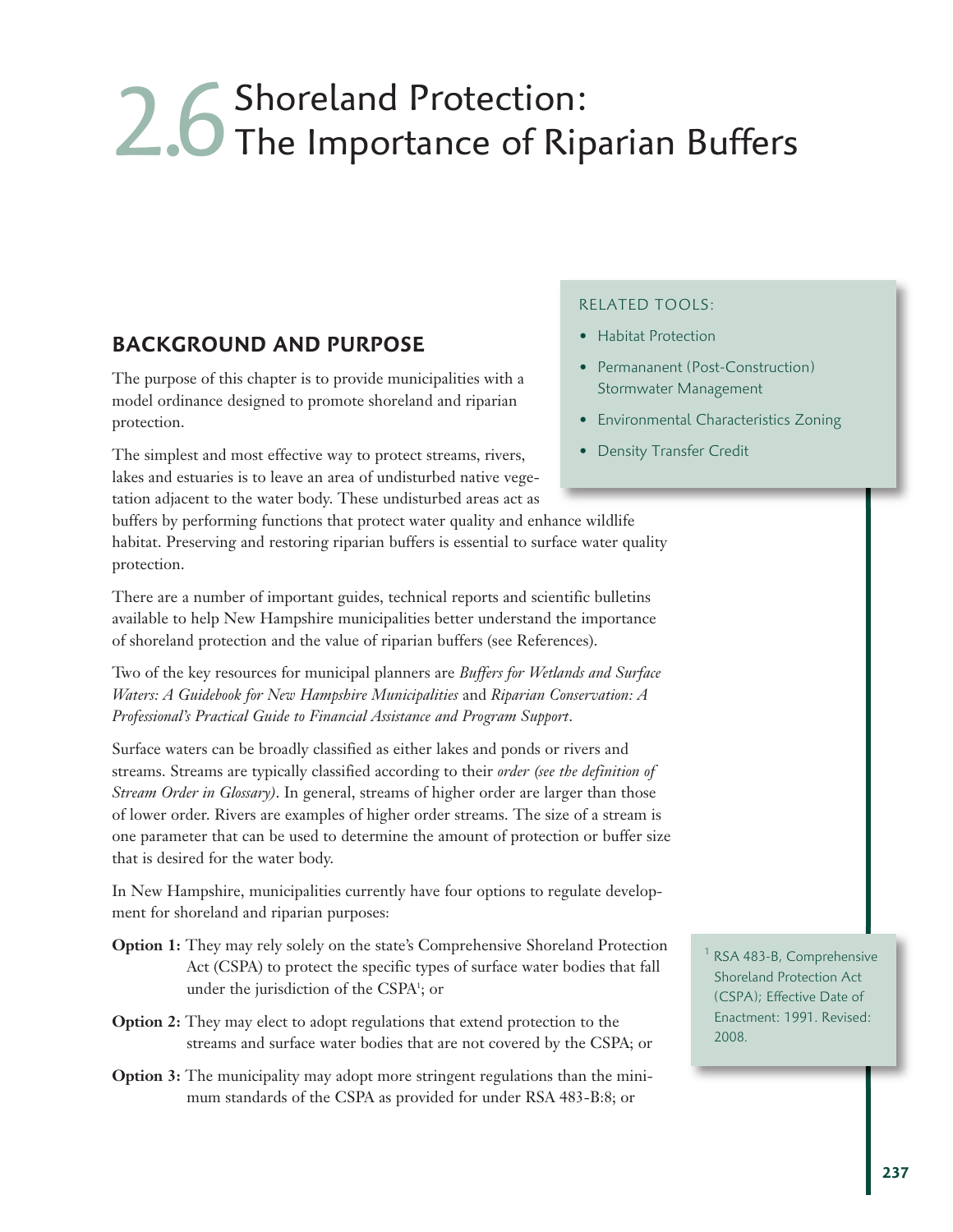<sup>2</sup> If a municipality desires to pursue this option, the following applicable provisions from this Model Ordinance should be considered: I, II, III, IV, V, VI, VII a, b, d. 3, e, g, VIII, XI, and X.

**Option 4:** The municipality may elect to develop separate stream corridor (watershed) regulations to protect the riparian buffers along first, second and third order streams and rivers within the community leaving the CSPA or a more stringent local shoreland ordinance to regulate the lakes, ponds, and higher order streams and rivers within the community.<sup>2</sup>

Four primary resources were used to develop the ordinance of this chapter; the three-zone riparian buffer system developed by the Center for Watershed Protection; the Standards of the CSPA where those standards are most effective in protecting shorelands; the recommendations recently proposed by the Senate Commission to Review the Effectiveness of the CSPA as they relate to this ordinance; and the DES Model Rule for the Protection of Water Supply Watersheds.

**The model ordinance is designed to implement Option 3 above.** It includes a provision to protect lower order streams and expands upon the buffers established by the CSPA.

The ordinance contains three basic components: (1) a shoreland protection overlay district and zoning map; (2) shoreland protection district standards; and (3) riparian buffer standards. It is drafted as a complete zoning ordinance amendment.

Buffers for wetlands, fire and farm ponds, beaver impoundments, and coastal shorelands are excluded from the model ordinance.

For the purposes of this chapter, the terms "shoreland" and "riparian" shall be used interchangeably to refer to anything connected or immediately adjacent to the shoreline or bank of a stream, river, pond, lake, bay, estuary or other similar body of water. The term "riparian buffer" shall refer to the naturally vegetated shoreline, floodplain or upland forest adjacent to a surface water body.

## **APPROPRIATE CIRCUMSTANCES AND CONTEXT FOR USE**

#### THE FUNCTION AND CONFIGURATION OF BUFFERS

There are many types and sizes of riparian buffers. Within any given watershed, riparian buffers can be strips of grassy land leading to the water's edge, thickly forested upland areas or floodplain areas that provide a transition zone between development areas and adjacent surface waters. Typically, these areas are managed to reduce the impacts of adjacent land use and to protect water quality by providing a buffer between upland development and the adjoining surface waters.

Most riparian buffers in New Hampshire consist predominately of forest vegetation. When left undisturbed and intact, these natural forest systems help to maintain clean water and healthy aquatic wildlife. Specifically, they serve to:

- Stabilize stream banks and shorelands with healthy root systems.
- Moderate the impact of heavy rains.
- Act as a natural filter, capturing sediment and pollutants from runoff.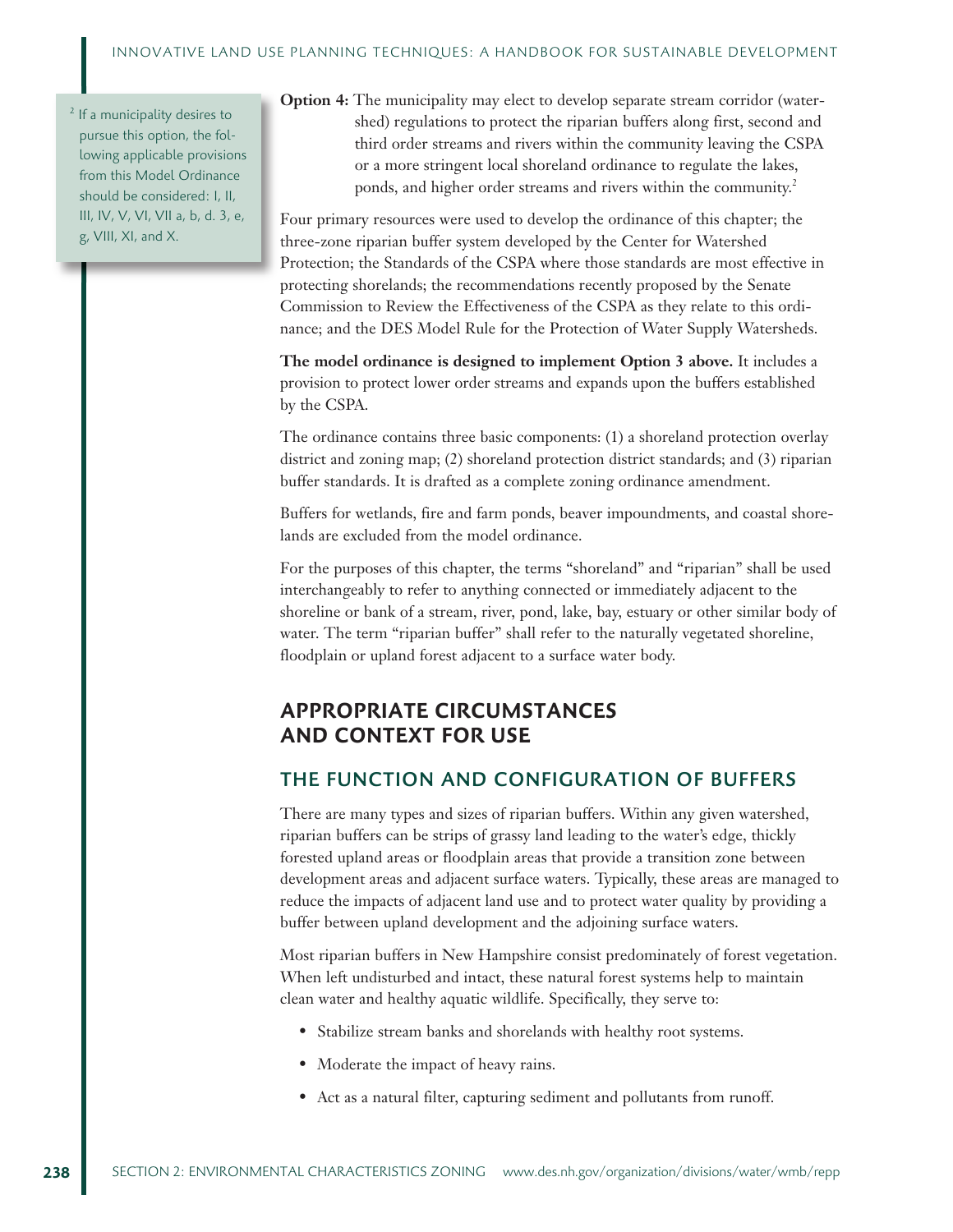- Protect people and property from flood damage by slowing and storing flood waters.
- Shade the shoreline and help to lower water temperatures. Cooler water holds more oxygen which is essential to aquatic animal species.
- Provide the organic matter that helps give soil the structural ability to hold oxygen and moisture. The duff layer (downed leaves, small twigs, and dead herbaceous vegetation) also moderates the impact of heavy rain, holds moisture, and can act as a natural mulch to prevent weed species.
- Increase property values by improving the appearance, beauty and aesthetics of the shoreland.
- Provide wildlife habitat on the shore with tree canopy, snags, and downed woody debris.
- Provide organic matter and woody material that falls into the water. The biomass that falls naturally into the water serves as food and habitat for the aquatic life in the water body.

The Center for Watershed Protection (CWP) has developed an effective three zone vegetated buffer model. The principles from that model have been adopted for the buffer strategy reflected in this model ordinance (see Figure 2.6.1). The CWP model consists of an inner core (closest to the water's edge), a middle core, and outer core.

| Characteristics                                 | <b>Inner Core</b>                                                              | <b>Middle Core</b>                                                                                                           | <b>Outer Core</b>                                                                                            |
|-------------------------------------------------|--------------------------------------------------------------------------------|------------------------------------------------------------------------------------------------------------------------------|--------------------------------------------------------------------------------------------------------------|
| <b>Function</b>                                 | Protect the physical and ecological<br>integrity of the shoreland              | Provide distance between upland<br>development and inner core                                                                | Prevent encroachment and filter<br>backyard runoff.                                                          |
| Width                                           | Minimum 25 feet from the<br>reference line                                     | Minimum 25 feet: first order streams: 50<br>feet: all other water bodies depending on<br>stream order, slope, and floodplain | Minimum 25 feet                                                                                              |
| <b>Vegetative Target</b>                        | Undisturbed mature forest.<br>Reforest if grass.                               | Managed forest, some clearing allowable.                                                                                     | Forest encouraged, but usually<br>turfgrass.                                                                 |
| <b>Allowable Uses</b>                           | Very restricted e.g., flood control,<br>utility right of ways, footpaths, etc. | Restricted e.g., some recreational uses,<br>some stormwater BMPs, bike paths, etc.                                           | Untrestricted e.g., residential uses<br>including lawn, garden compost,<br>yard waste, most stormwater BMPs. |
| <b>Target Pollutant</b><br><b>Removal Rates</b> | 50% - 60% range                                                                | 60% - 70% range                                                                                                              | 70% - 80% range                                                                                              |

#### Figure 2.6.1 The Three Cores of the Natural Riparian Buffer

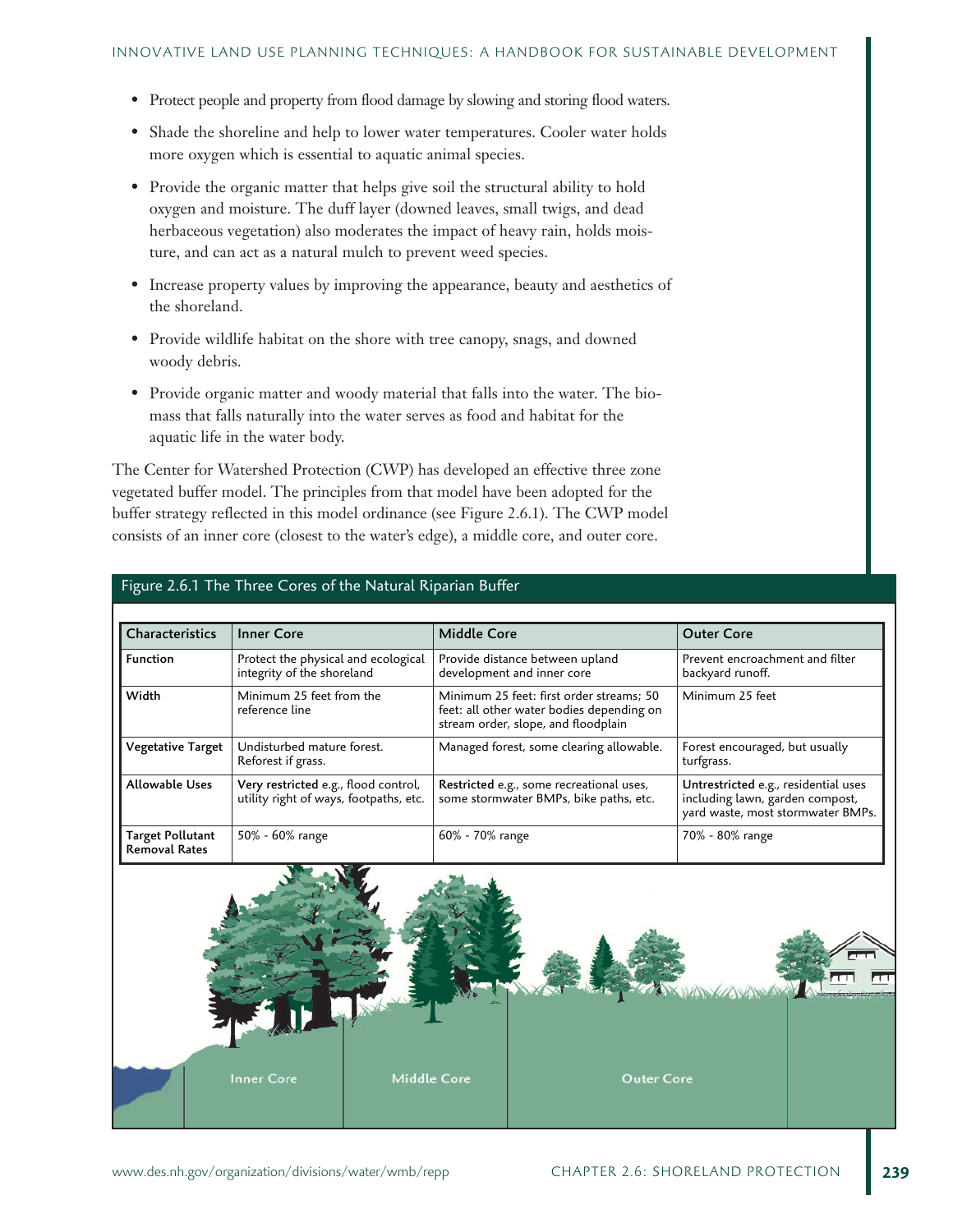The inner core most closely matches the waterfront buffer in the CSPA. The middle and outer cores closely match the woodland buffer standards of the CSPA.

**Inner Core:** extends a minimum of 25 feet from the water's edge for 1st and 2nd order streams (about the distance of one to two mature trees) and 50 feet for lakes, ponds and 3rd and 4th order streams. The Inner Core serves to protect the physical and ecological integrity of the adjacent water ecosystem. A mature riparian forest is the desired vegetation because it provides multiple canopy layers, interwoven root systems, shade, leaf litter, woody debris, and erosion protection. Only limited tree cutting and very restricted uses such as access paths and utility rights of way should be allowed. No land clearing or impervious surfaces (except an access path) should be considered within this zone.

**Middle Core:** extends beyond the inner core to the beginning of the outer core, a minimum of 25 feet for 1st and 2nd order streams and a minimum of 50 feet for all other water bodies. The exact size of this zone will depend on stream order and slope. This zone is mainly composed of managed forest with some clearing allowed. This zone protects adjacent water quality and offers wildlife habitat. Fifty percent of this area can be allowed for structures, recreational use, stormwater best management practices (BMPs), and tree removal. The other fifty percent of this zone should remain in an undisturbed state.

**Outer Core:** extends a minimum 25 feet out from the middle core for 1st and 2nd order streams and 50 feet for lakes, ponds and all 3rd and 4th order streams. This zone is mainly composed of forest or turf and typically contains the yard, garden, or woods between a residential dwelling and the rest of the buffer. This zone traps sediment and consists of play areas, gardens, compost piles, and other common residential activities.

While many factors including slope, soil type, adjacent land use (including amount of impervious cover), floodplain, vegetation type, and watershed condition all influence buffer width, in most cases, the most commonly prescribed minimum buffer widths for use in water quality and habitat protection are 35 to 250 feet (Tjaden and Weber). Buffers of less than 35 feet have not been found to sustain long-term protection of aquatic communities.

A minimum 100-foot buffer width is recommended in *Buffers for Wetlands and Surface Waters: A Guidebook for New Hampshire Communities*, as a standard width for all surface waters and wetlands in New Hampshire (Chase, et al. 1997)

Even for narrow creeks or intermittent streams that run through residential neighborhoods or commercial developments, riparian buffers are important for sediment control and aquatic integrity. Protection of these smaller creeks and streams is particularly important because:

- they are numerous across the landscape;
- they feed larger streams and rivers one of the best ways to protect larger rivers is to protect the small streams that flow into them; and
- they can be readily impacted by sedimentation, erosion and non-point source pollution.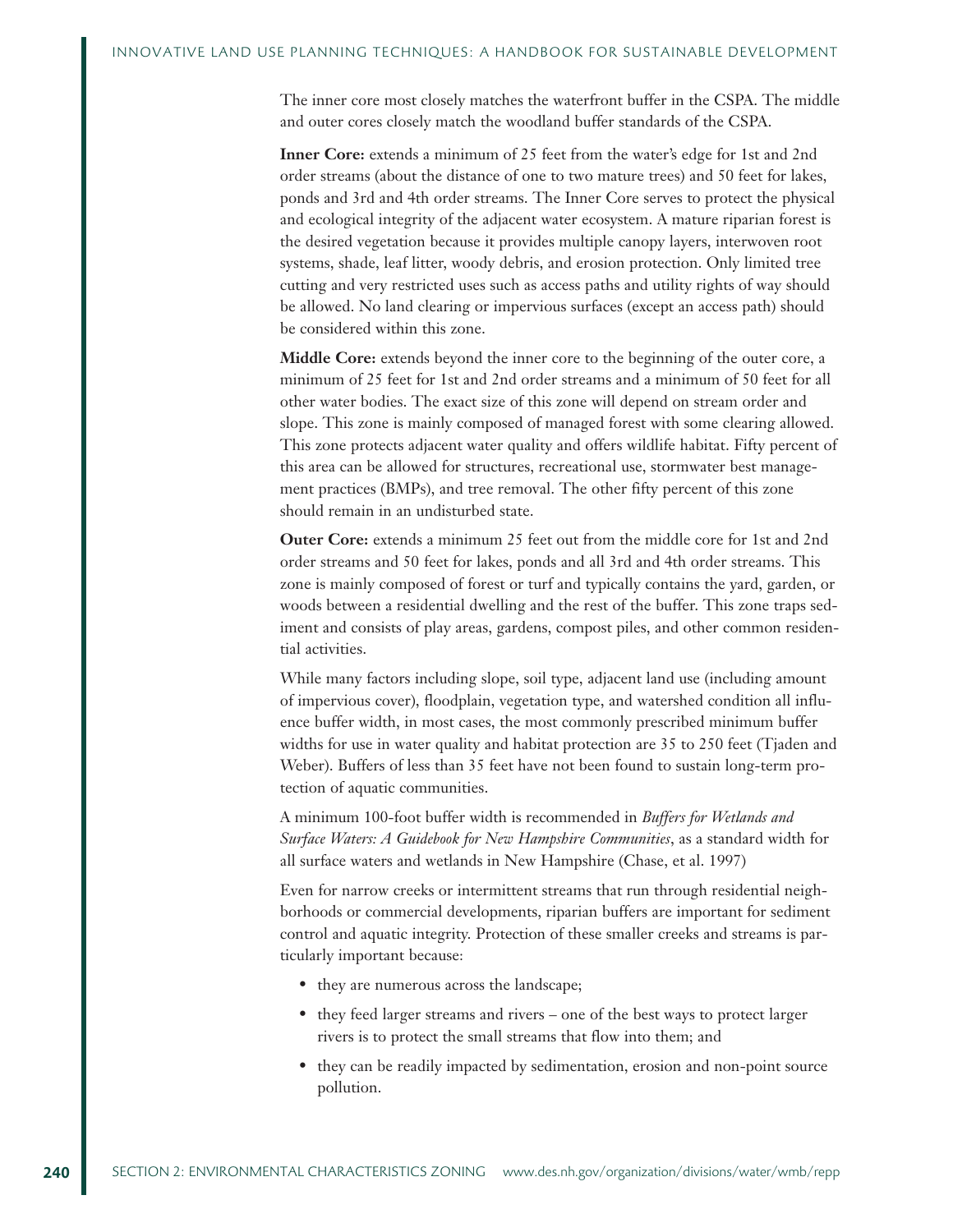## **LEGAL BASIS AND CONSIDERATIONS FOR NEW HAMPSHIRE**

This chapter is being prepared at a time when sweeping changes have been recommended to the State of New Hampshire's Comprehensive Shoreland Protection Act (CSPA). These changes, adopted by the legislature during 2007, will help to improve the implementation of the CSPA at both the state and local level.

Under the current CSPA, municipalities may adopt land use ordinances (zoning, subdivision, site plan, etc.) to regulate protected shorelands within their boundaries. These ordinances can be more stringent than the minimum standards of the CSPA (see RSA 483-B:8, Municipal Authority). In fact, the CSPA encourages municipalities to adopt land use control ordinances designed to protect the shorelands of water bodies and water courses not subject to the CSPA. These other water bodies can include first and second order (headwater streams and tributaries), third order streams and rivers, lakes, and ponds, and other impoundments. In addition, municipalities may elect to enforce the provisions of the CSPA by issuing cease and desist orders, and by seeking injunctive relief or civil penalties as provided in RSA 483- B:18, III(a) and (b). One of the advantages of local enforcement is that any civil penalties and fines collected by the court, can be remitted to the treasurer of the municipality prosecuting violations, for use of the municipality. In order to enforce the provisions of the CSPA, however, municipalities must have a knowledgeable code enforcement officer on hand who understands and can apply the provisions of the act on a case by case basis.

The CSPA minimum standards are designed to overlay other state and municipal permitting programs. This means that state permitting programs such as Subsurface, Wetlands, and Alteration of Terrain as well as local building permits must ensure that any permits issued are in compliance with the CSPA.

Currently, the protected shoreland under the CSPA includes all land located within 250 feet of the reference line (see glossary for definition of reference line) of public waters and fourth order and higher streams.

Exemptions for forestry and agricultural activities are built into the CSPA and can be considered when establishing a local ordinance. The CSPA also provides an urban exemption for situations in which specialized urban conditions exist. This exemption requires the governing body to make a formal request to the Commissioner of DES to grant an exemption form the CSPA.

On July 1, 2005, the New Hampshire legislature established a "Commission to study the effectiveness of the CSPA." On November 30, 2006, the Commission's final report was released and in the spring of 2007, most of the Commission's recommendations were incorporated into house bills. The following summarizes the major proposed legislative changes that are important considerations in developing a local shoreland protection ordinance:

• The setback for primary structures to protected shoreland shall be at least 50 feet in all towns whether or not the municipality has an established lesser setback.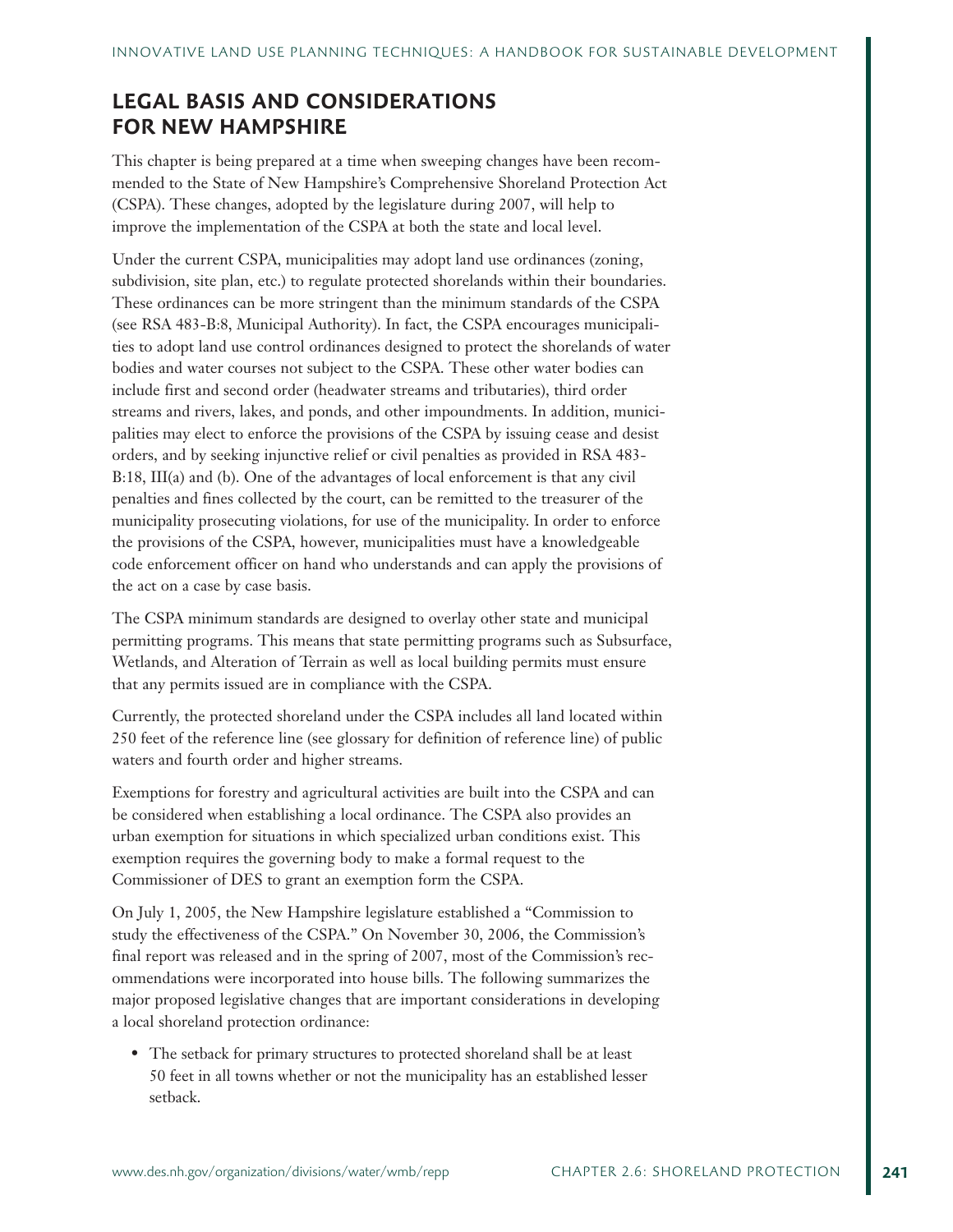- The current methodology for measuring and maintaining the Natural Woodland Buffer (50 percent basal area removal/well distributed stand) would be replaced by establishing a waterfront buffer that extends 50 feet back from the reference line. Within the waterfront buffer there would be no root, rock, duff, or understory removals and no fertilizer or pesticide use. Tree cutting would be limited and would be managed in accordance with a grid and points system. Fifty percent of the area outside of permitted impervious surfaces would be left undisturbed.
- Impervious surfaces would be limited to 20 percent of the area within the protected shoreland. With mitigation, the impervious surface allowance could be up to 30 percent.
- The full protection of the CSPA would be extended to all third order and higher streams (including the Saco and Pemigewasset Rivers) as identified by the N.H. Hydrologic Database.

## **EXAMPLES AND OUTCOMES**

There are many municipalities in New Hampshire that have developed regulations to protect shorelands and riparian buffers. The Office of Energy and Planning currently maintains a list of 48 communities within New Hampshire that have adopted local regulations for shoreland and riparian protection.

The model ordinance contained in this chapter provides municipalities with a new and effective tool for shoreland and riparian protection. Key provisions within the ordinance include:

- a 25 foot setback for primary structures from the reference line for first and second order streams;
- a 50 foot setback for primary structures from all third, fourth and higher order streams, lakes, ponds, and coastal estuaries;
- a 20 percent impervious surface limitation requirement for any portion of any lot located within the Shoreland Protection District. (see sidebar)
- The inclusion of Conditional Use Permit requirements for water-dependent structures, including but not limited to docks, piers, breakwaters, boathouses and marinas, etc. Many of these uses currently require planning board approval subject to both local site plan review and DES permits as applicable.
- Requirements for the submittal of a stormwater management plan for all earth moving or excavation activities on lots greater than one acre in size.
- Requirement for planning board approval of a selected clearing and landscape plan

Municipalities may wish to consider a 10 percent impervious surface limitation as studies show that there is a level (between 7 and 14 percent impervious surface) at which water quality and wildlife habitat become affected by urban characteristics, such as impervious surface. These results are similar to other studies, where measures of impervious surface of about 10 percent have been identified as the level at which stream quality decreases (Klein, 1979; Schueler, 1994; Booth and Reinelt, 1993).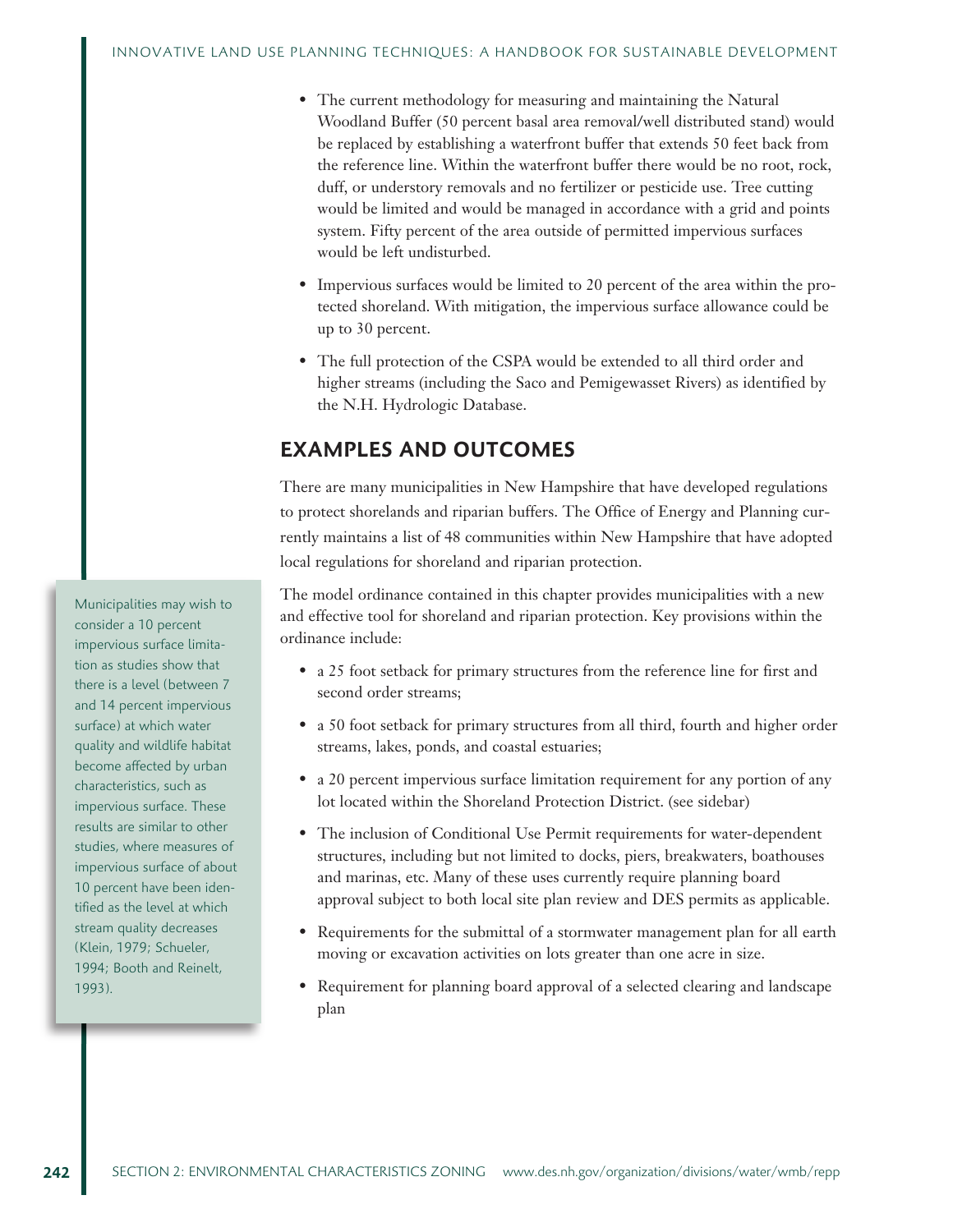## Model Language and Guidance for Implementation

## **MODEL ORDINANCE FOR SHORELAND AND RIPARIAN PROTECTION**

Shoreland Zoning Ordinance for the Municipality of

## I. TITLE AND AUTHORITY

- A. **Title:** This Ordinance shall be known as the "Shoreland Protection District of the City/Town of \_\_\_\_\_\_\_\_\_\_\_\_\_\_\_\_\_\_, New Hampshire."
- B. **Authority:** Pursuant to the authority granted by RSA 483-B:8, Municipal Authority; RSA 674:17 I., Purposes of Zoning Ordinances; and RSA 674:21 I., Innovative Land Use Controls this ordinance is hereby adopted by the Town/City of \_\_\_\_\_\_\_\_\_\_\_\_\_\_\_\_, New Hampshire to protect the public health, safety, and general welfare.

#### II. PURPOSE

The purpose of this Ordinance is to establish regulations for the design of riparian buffers to protect the flowing streams and surface water bodies of the Town/City of \_\_\_\_\_\_\_\_\_\_\_\_\_\_ to protect the water quality of these resources; to protect the Town/City of \_\_\_\_\_\_\_\_\_\_\_\_'s riparian and aquatic ecosystems; and to provide for the environmentally sound use of the Town/City of \_\_\_\_\_\_\_\_\_\_\_\_\_'s land resources.

### III. FINDINGS

The City/Town of \_\_\_\_\_\_\_\_\_\_\_, New Hampshire finds that shoreland protection and riparian buffers adjacent to flowing waters and surface water bodies provide numerous environmental benefits. Shoreland forested buffers serve to:

- A. Restore and maintain the chemical, physical and biological integrity of the water resources;
- B. Provide infiltration of stormwater runoff;
- C. Remove pollutants delivered in stormwater runoff;
- D. Reduce erosion and control sedimentation;
- E. Stabilize lake and stream banks;
- F. Maintain base flow of streams;
- G. Contribute food and habitat for the aquatic ecosystem;
- H. Moderate the temperature of near shore waters
- I. Provide and enhance terrestrial wildlife habitat; and,
- J. Enhance scenic value and recreational opportunities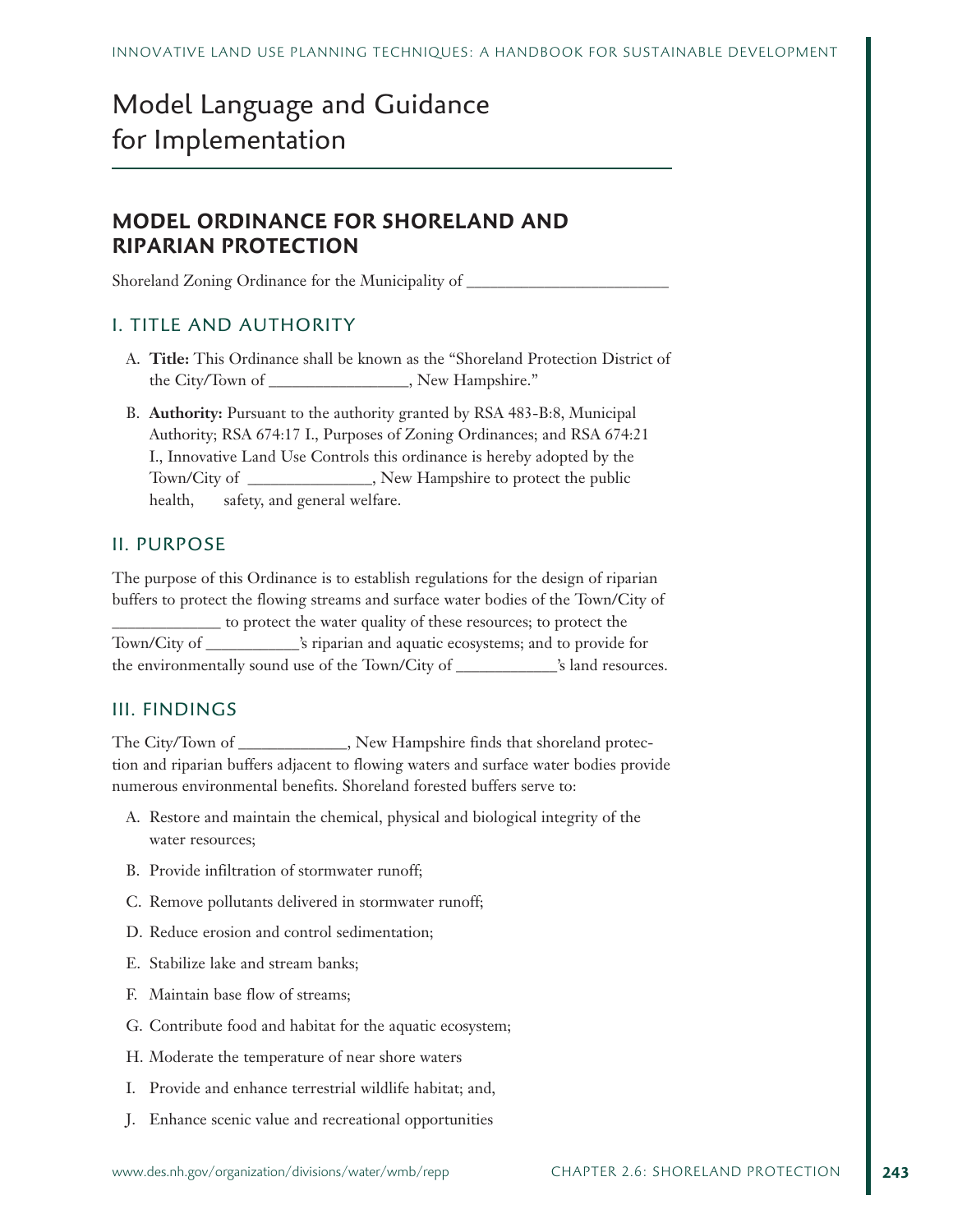Therefore, the City/Town of \_\_\_\_\_\_\_\_\_\_\_\_\_\_, New Hampshire adopts this ordinance to protect and maintain the native vegetation along the shorelands of the community's water courses and surface waters by implementing standards for protection, use and development of these areas within the jurisdiction of the municipality.

#### IV. APPLICABILITY

A. **Shoreland Protection District.** The Shoreland Protection District of the City/Town of The Results Rew Hampshire is an overlay district superimposed over the existing conventional zoning districts of the municipality. It includes within its boundary a protected shoreland on either side of all 1st, 2nd, 3rd and 4th order and higher rivers and streams, and a protected shoreland adjacent to all natural and impounded lakes and ponds and coastal estuaries (if applicable) located within the municipality. The Shoreland Protection District does not apply to wetlands, ephemeral streams, beaver impoundments, fire ponds, and farm ponds as defined in this ordinance. The Shoreland Protection District subject to this Ordinance shall be shown on the municipality's Official Shoreland Zoning Map, which is incorporated as part of this Ordinance.

#### B. **Official Shoreland Zoning Map.**

1. **Scale of Map.** The Official Shoreland Zoning Map shall be drawn at a scale of not less than 1 inch = 2,000 feet. District boundaries shall be clearly delineated and a legend indicating the symbols for each district shall be placed on the map.

A municipality may have a series of maps instead of one map depicting its shoreland protection district. The state's regional planning commissions are available to assist your municipality in preparing this map. A reliable source of stream location and stream order classification i.e. the identification of first, second, third and fourth and higher streams within your municipality is available from the New Hampshire Hydrography Dataset (NHHD) developed by Complex Systems Research Center, University of New Hampshire. The Final Report of the Commission reviewing the effectiveness of the CSPA recommends that the state adopt the NHHD for the purpose of identifying stream order.

Planning boards are encouraged to include in their site plan and subdivision regulations, requirements for the submittal of surveyed plans depicting the true location of the streams, rivers and other water bodies subject to this ordinance within the subject property. This plan information can then be used to supplement the NHHD data.

#### Other reliable mapping resources:

Stream Buffer Characterization Data and Maps; town specific maps that assess 150 and 300 buffer areas. Online: www.nhep.unh.edu/resources/actions.htm

Buffer Data Mapper; demonstrates the land area impact of various buffer widths. Online: http://mapper.granit.unh.edu/viewer.htm

> 2. **Certification of Official Shoreland Zoning Map.** The Official Shoreland Zoning Map shall be certified by signature of the municipal clerk and shall be located in the municipal planning office. In the event the municipality does not have a planning office, the municipal clerk shall be the custodian of the map.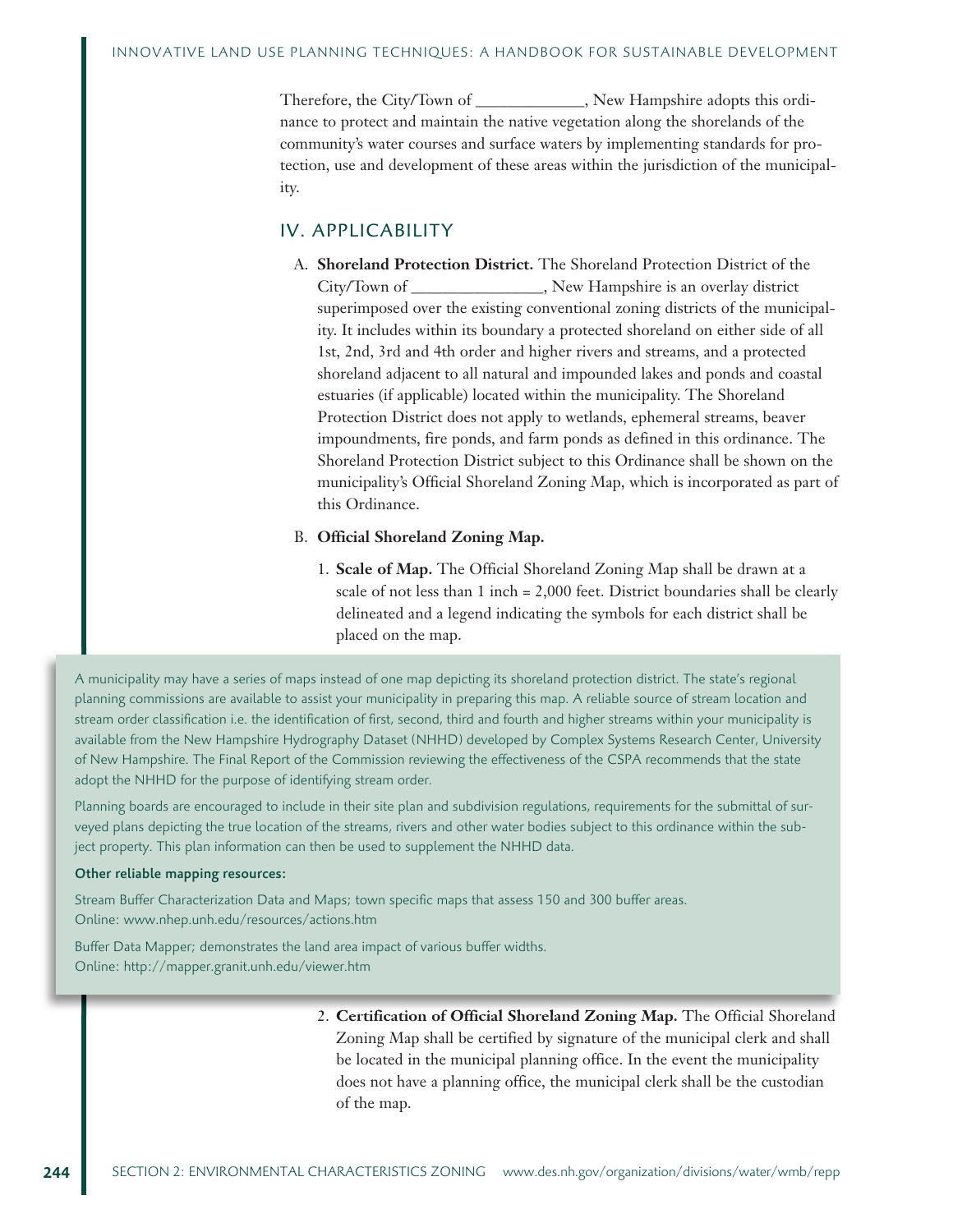

3. **Changes to the Official Shoreland Zoning Map.** If amendments are made to the Shoreland Protection District or other matters portrayed on the Official Shoreland Zoning Map, such changes shall be made on the map within 30 days after the amendment has been adopted by the municipality.

## V. DISTRICT BOUNDARIES

- A. **Definition of District Boundaries.** The district boundaries of the Shoreland Protection District shall encompass all land within a horizontal distance of 150 feet of the reference line of any 1st and 2nd order stream, and 250 feet of the reference line of any 3rd and 4th order stream and higher, lake, pond or coastal estuary as defined by this Ordinance.
- B. **Interpretation of District Boundaries.** Where uncertainty exists as to the exact location of district boundary lines, the city/town code enforcement officer with the assistance of the N.H. Department of Environmental Services (DES) shall be the final authority as to boundary locations.

Municipalities are encouraged to incorporate specific written descriptions of district boundaries into this Ordinance so that disputes over boundaries are minimized. The Official Shoreland Zoning Map is only one of the primary tools in determining district boundaries. Other tools include actual field verification of the reference line. This is where the assistance of DES will be the most useful.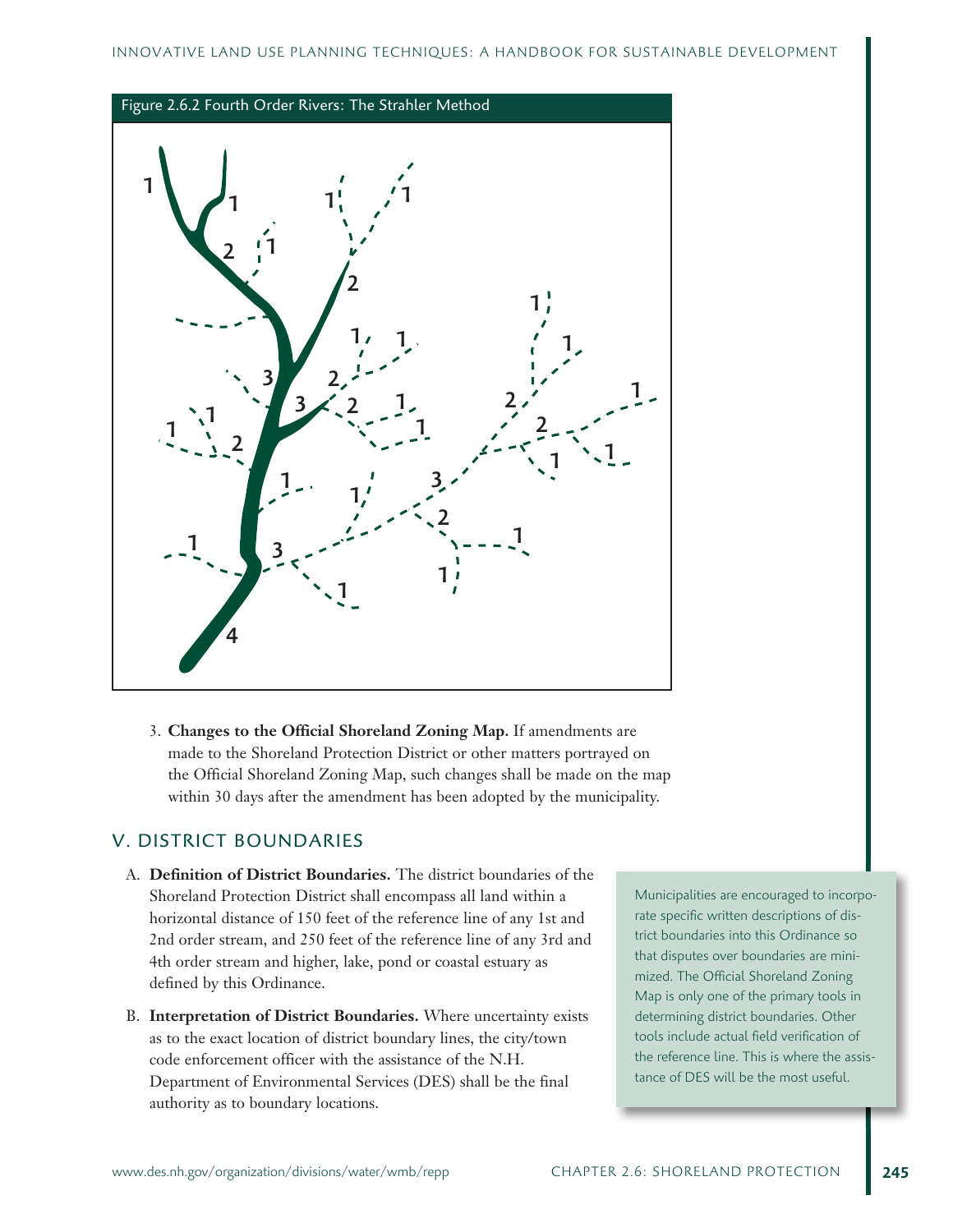#### VI. DEFINITIONS

**Accessory Structure or Use**: A use or structure located on the same lot and customarily incidental and subordinate to the primary structure, including but not limited to paths, driveways, patios, any other improved surface, pump houses, gazebos, woodsheds, garages, or other outbuildings. A deck or similar extension of the primary structure or a garage attached to the primary structure by a roof or a common wall is considered part of the primary structure.

**Base flow**: The groundwater contribution to stream flow arising from submerged springs and seeps.

**Beaver Impoundment:** An area this is generally inundated most of the year as a result of flowing water impounded by a beaver dam. Beaver impoundments and the meadows that develop when the dams are not kept up and deteriorate are generally considered wetlands.

**Best Management Practices (BMPs):** A proven or accepted structural, non-structural, or vegetative measure the application of which reduces erosion or sedimentation, stabilizes stream channels, or reduces peak storm discharge, or improves the quality of stormwater runoff, or diminishes the quantity of stormwater runoff flowing to a single location by using multiple BMPs at separate and dispersed locations. BMPs also include construction site maintenance measures such as removing construction debris and construction waste from construction sites and disposing of debris and waste appropriately in order to reduce contamination of stormwater runoff.

**Boat Slip:** On water bodies over 10,000 acres, means a volume of water 25 feet long, 8 feet wide, and 3 feet deep as measured at normal high water and located adjacent to a structure to which a watercraft may be secured. On water bodies of 10,000 acres or less, a volume of water 20 feet long, 6 feet wide, and 3 feet deep as measured at normal high water mark and located adjacent to a structure to which a watercraft may be secured (RSA 482-A:2 VIII.).

**Buffer:** A vegetated area, including trees, shrubs and herbaceous vegetation, which exists or is established to protect a stream, river, lake, pond, reservoir, or coastal estuarine area.

**Canopy:** The more or less continuous vegetative cover formed by tree crowns in a wooded area.

**Disturbed Area**: An area in which natural vegetation is removed, exposing the underlying soil.

**Ephemeral Stream:** A drainage feature that carries only stormwater in direct response to precipitation with water flowing only during and shortly after large precipitation events. An ephemeral stream may or may not have a well defined channel, the aquatic bed is always above the water table, and stormwater runoff is the primary source of water. An ephemeral stream typically lacks the biological, hydrological, and physical characteristics commonly associated with the continuous or intermittent conveyance of water.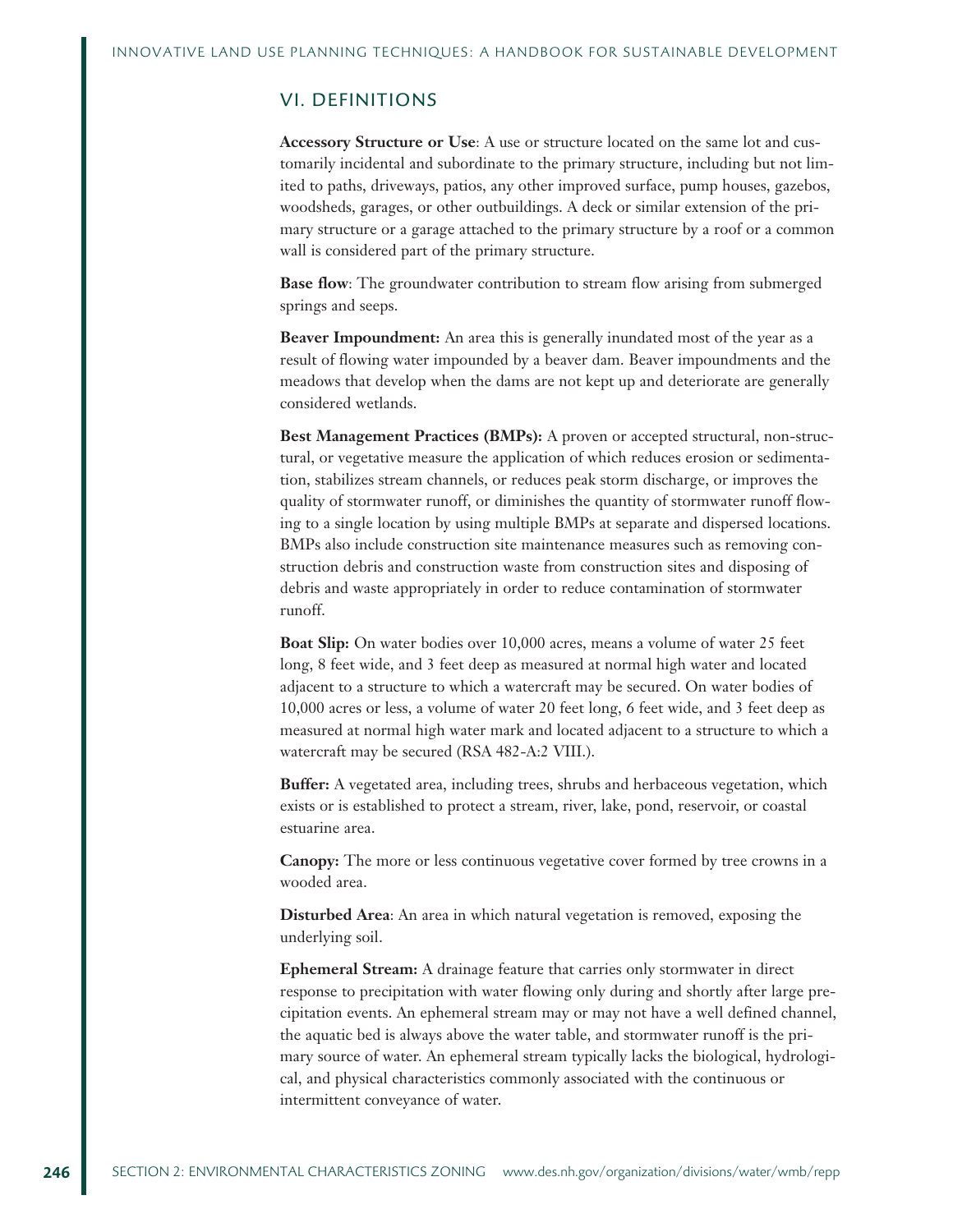**Estuaries:** A tidal wetland whose vegetation, hydrology or soils are influenced by periodic inundation of tidal waters.

**Farm Pond:** A small, shallow (3-14 foot) artificial impoundment maintained for private recreational use, such as fishing or swimming, or to provide water for livestock, irrigation, or other agricultural uses. Such ponds may be addressed as part of an approved USDA Natural Resources Conservation Service conservation plan and as such do not need to be protected by this Ordinance.

Fire Pond: A small, naturally-occurring or artificially constructed water body designated and maintained for the purpose of providing water for fire suppression, characterized by large-vehicle access to the water's edge throughout the year and/or the presence of a dry hydrant. Typically such ponds have been identified or designated by the municipality's fire department as a fire pond.

**First Order Streams:** Are intermittent and perennial streams identified as either dashed lines or solid lines on the New Hampshire Hydrography Dataset (NHHD) or the most recent edition of USGS topographic maps, where mapped.

**Forest Management:** The application of scientific and economic principles to conserve forest resources and obtain forest benefits.

**Great Pond:** All natural bodies of fresh water situated entirely in the state having an area of 10 acres or more are state-owned public waters, and are held in trust by the state for public use; and no corporation or individual shall have or exercise in any such body of water any rights or privileges not common to all citizens of this state; provided, however, the state retains its existing jurisdiction over those bodies of water located on the borders of the state over which it has exercised such jurisdiction (RSA 271:20).

**Ground Cover:** Any herbaceous or woody plant which normally grows to a mature height of two feet or less, especially mat forming vegetation which stabilizes the soil.

**Headwater Streams:** Intermittent streams and perennial streams of first and second order.

**Impervious Surface:** Any areas covered by material that impedes the infiltration of water into the soil. Examples of impervious surfaces include buildings, roofs, decks, patios, and paved, gravel, or crushed stone driveways, parking areas, and walkways.

**Intermittent Streams:** A well-defined channel that contains water for only part of the year, typically during winter and spring when the aquatic bed is below the water table. The flow may be heavily supplemented by stormwater runoff. An intermittent stream often lacks the biological and hydrological characteristics commonly associated with the conveyance of water. Intermittent streams (or portions thereof) are portrayed as dashed blue lines on a USGS topographic map, where mapped).

**Lake:** A natural or impounded inland body of fresh water. May also be called a pond or great pond. The terms lakes and ponds are commonly used interchangeably,

Defining "First Order Streams" is perhaps the most difficult issue in developing this ordinance. This model ordinance defines first order streams as both intermittent and perennial streams because these streams are the most important headwater streams within a watershed. However, municipalities may elect to limit the application of this ordinance to "perennial" streams only. To accomplish this, intermittent streams would need to be excluded from the definition of first order streams. This would require revisions to the NHHD database, because intermittent streams are currently identified as first order streams in this database.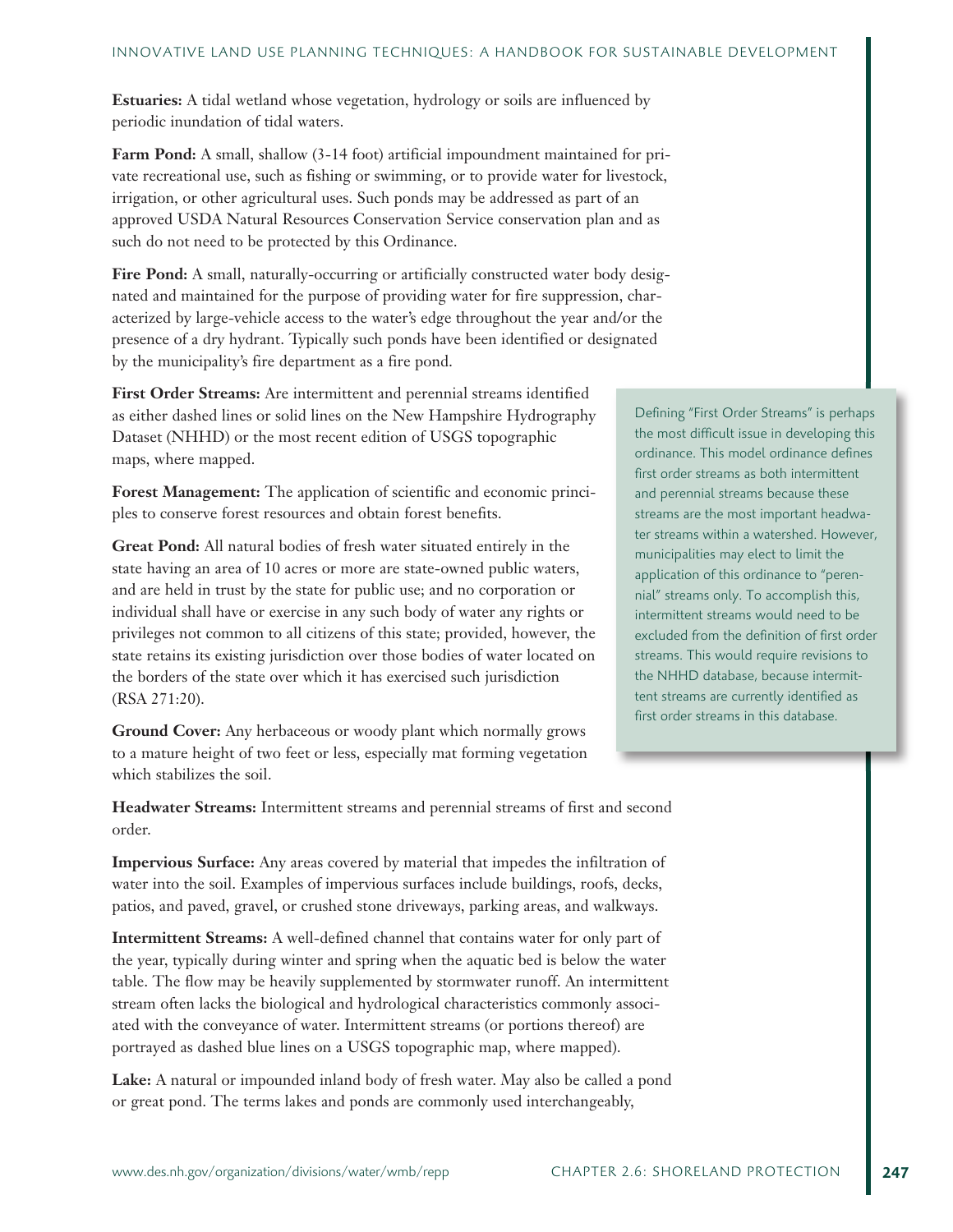however, a lake can be distinguished from a pond because a lake contains a thermocline layer while a pond does not.

Lot of Record: A legally created parcel, the plat (keep "or" here in case there is only a recorded metes and bounds description) description of which has been recorded at the registry of deeds for the county in which it is located.

**Marina:** A commercial waterfront facility whose principal use is the provision of public services such as the securing, launching, storing, fueling, servicing, repairing and sales of watercraft equipment and accessories.

**Natural Vegetation:** All existing live woody and herbaceous trees, shrubs, and other plants.

**Natural Woodland Buffer:** Is defined in the CSPA, RSA 483-B as a forested area consisting of various species of trees, saplings, shrubs, and ground covers in any combination and at any stage of growth.

**Non-Conforming Lot:** A single lot of record which, at the effective date of adoption or amendment of this Ordinance, does not meet the dimensional requirements of the district in which it is located.

**Non-Conforming Structure:** A structure which does not meet any one or more of the following dimensional requirements; setback, height, or lot coverage, but which is allowed solely because it was in lawful existence at the time this Ordinance or subsequent amendments take effect.

**Non-Conforming Use:** Use of buildings, structures, premises, land or parts therefore which is not permitted in the district in which it is situated, but which is allowed to remain solely because it was in lawful existence at the time this Ordinance or subsequent amendments take effect.

**Mean High Water Level:** See Reference Line definition.

**Ordinary High Water Mark:** Means the line on the shore, running parallel to the main stem of the river or stream, established by the fluctuations of water and indicated by physical characteristics such as a clear, natural line impressed on the immediate bank, shelving, changes in the character of soil, destruction of terrestrial vegetation, the presence of litter and debris, or other appropriate means that consider the characteristics of the surrounding areas.

**Perennial Streams:** A stream that normally flows year round because it is sustained by groundwater discharge as well as by surface water. A perennial stream exhibits the typical biological, hydrological, and physical characteristics commonly associated with the continuous conveyance of water. Perennial streams (or portions thereof) are portrayed as solid blue lines on a USGS topographic map, where mapped.

**Pond:** Means a natural or impounded still body of water. The term is often used conterminously with "lake."

**Primary Structure:** A structure built for the support, shelter or enclosure of persons, animals, goods, or property of any kind, as well, as anything constructed or erected with a fixed location on or in the ground, exclusive of fences. The primary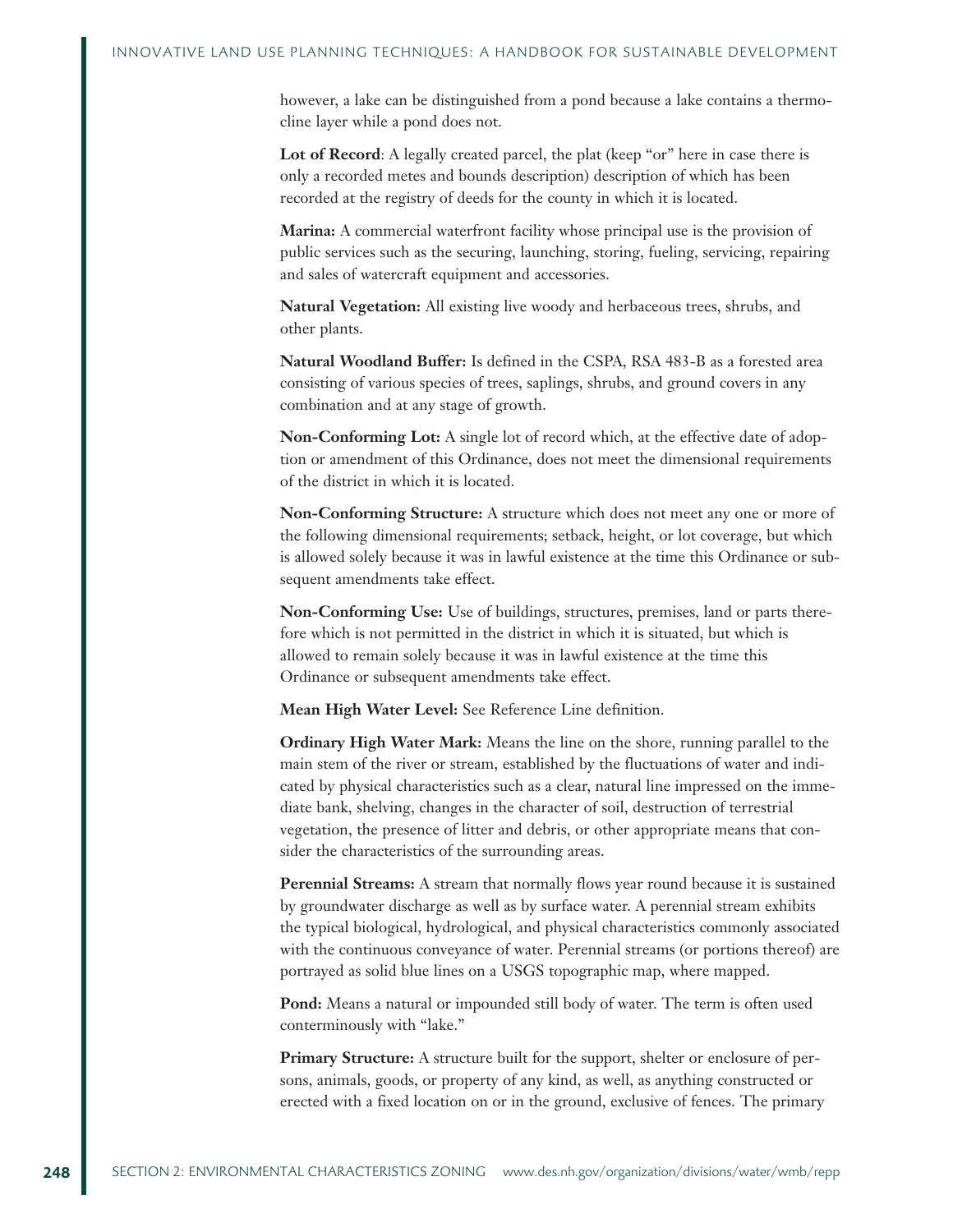structure is central to the fundamental use of the property and is not accessory to the use of another structure on the same premises.

**Protected Shorelands:** The area subject to this Ordinance.

**Public Waters**: See CSPA, RSA 483-B:4, Definitions.

**Reference Line:** Defined in the CSPA, RSA 483-B and under this Ordinance as follows:

- a. for natural fresh water bodies without artificial impoundments, the natural mean high water level as determined by the NH Department of Environmental Services;
- b. for artificially impounded fresh water bodies with established flowage rights, the limit of the flowage rights, and for water bodies without established flowage rights, the waterline at full pond as determined by the elevation of the spillway crest;
- c. for coastal waters, the highest observable tide line, which means a line defining the furthest landward limit of tidal flow, not including storm events, recognized by indicators such as the presence of a strand line of flotsam and debris, the landward margin of salt tolerant vegetation, or a physical barrier that blocks further flow of the tide;
- d. for third and fourth order and higher rivers and streams, the ordinary high water mark; and
- e. for first and second order streams, the extent of the defined channel.

**Removal or Removed:** Cut, sawed, pruned, girdled, felled, pushed over, buried, burned or otherwise destructively altered.

**Riparian Area:** The area of land adjacent to the shoreline or bank of a stream, river, pond, lake, bay, estuary, or other similar body of water.

**Riparian Buffer:** See Buffer definition.

**Sapling:** A young tree less than four inches (9.75 cm) in diameter (dbh) and less than 20 feet in height

**Selected Clearing and Landscape Plan:** A site plan drawn to scale depicting the lot boundaries, shoreland protection district boundaries, shoreline, reference line, all impervious surfaces, structures, septic and well systems, setback requirements, proposed view corridor, and existing and proposed trees and vegetation.

**Setback:** Horizontal distance from the reference line of a water body to the nearest part of a structure, road, parking space or other regulated object or area.

**Shoreland:** The area of land adjacent to the reference line of a stream, river, pond, lake, bay, estuary, or other similar body of water.

**Shoreland Frontage:** The average of the distances of the actual natural shoreline frontage and a straight line drawn between the property lines (RSA 483-B:4, Definitions).